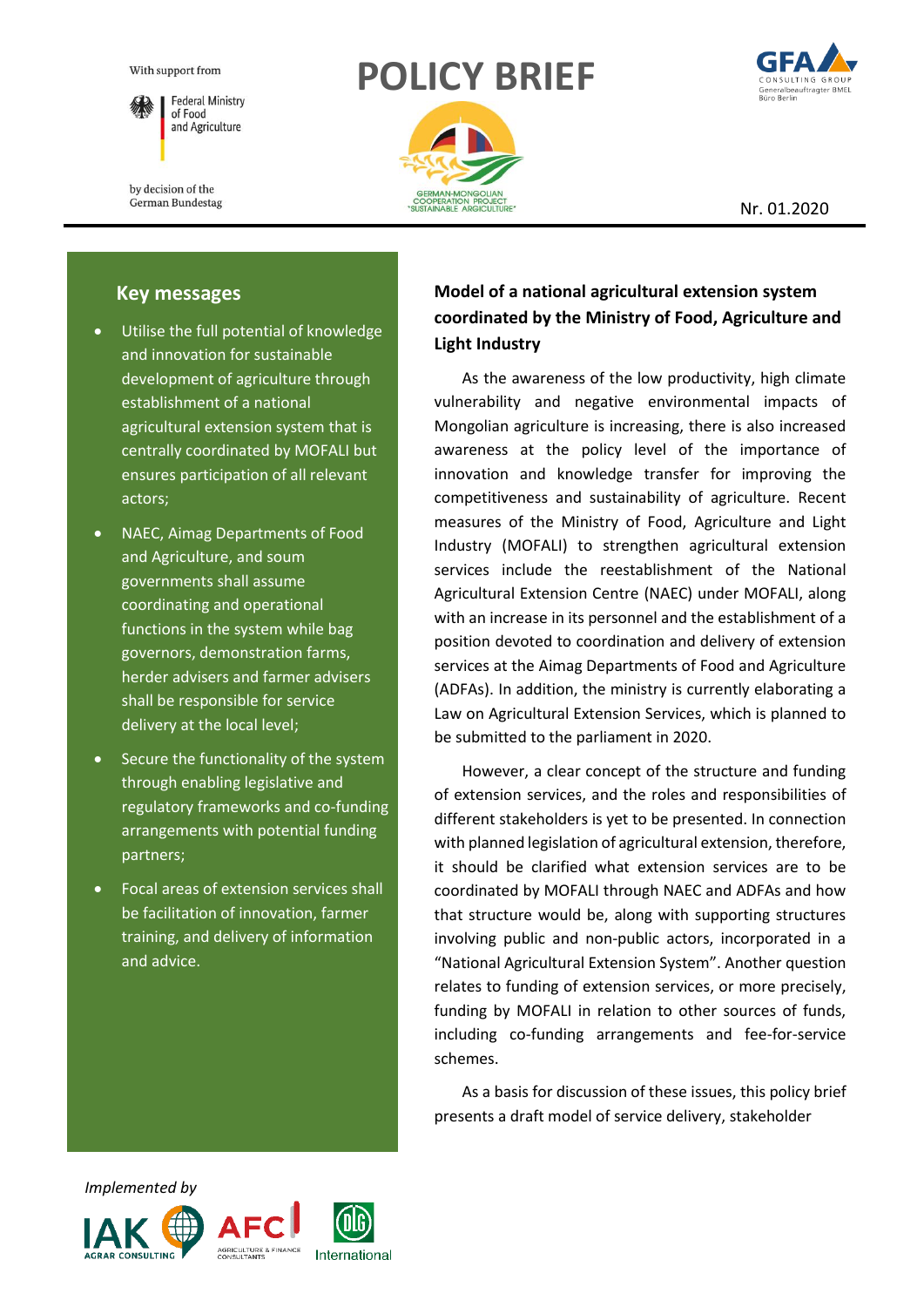

interactions and funding arrangements in the envisioned national agricultural extension system under MOFALI's coordination.

#### **Overview of agricultural extension services to be coordinated by MOFALI**

Based on a qualitative analysis of the current situation, we identified the following focal areas of agricultural extension services:

- Facilitation of innovation
- Farmer training
- Delivery of information and advice

Although extension services usually target all of these areas (for example, Farmer Field Schools facilitate technology transfer, train farmers and deliver information and advice at the same time), they are separately explained below.

*Facilitation of innovation* is broadly structured in technology transfer (dissemination of the results of agricultural research) and facilitation of local innovation (helping farmers innovate and disseminate their innovation). Proven extension methods to facilitate innovation include on-farm trials, field-based training, study tours, exchange meetings and delivery of expert advice, and they can be effectively supplemented by information and promotion via publications and media.

*Farmer training* in the future should be divided in formal and non-formal training. For non-formal farmer training, we recommend a combination of the traditional mentoring scheme (training of younger herders/farmers by experienced herders/farmers) and the Farmer Field School approach, which has proven its effectiveness in over 90 countries. Mentees and facilitators of the FFSs should be trained and certified local "farmer advisers" and "herder advisers".

The national agricultural extension system, however, also need to emphasise formal training of farmers as to provide them with the possibility to gain education in a systematic manner, yet without the burden to leave their farms for two to four years, which the academic education at agricultural colleges and MULS requires. In the suggested model, formal training is conducted in modules and by the ADFAs in collaboration with an existing educational institution in each aimag. Trainers may include MULS lecturers or local experts, who must be accredited to teach on a specific subject matter. The modules should be scheduled during the periods of the least workload of local farmers/herders, and each module should require no longer than two weeks of attendance. Upon successful completion of each module (proven through an exam), the participants should receive the respective credit-hours. Upon reaching a certain number of credit-hours, they should be awarded a certificate attached to certain benefits. Possible benefits to be considered by MOFALI include, but are not limited to, the following:

- Privileged status as an applicant for a soft credit from the "Soum Development Fund",
- Status as "herder adviser" or "farmer adviser", which enables the person to conduct field training (e.g. Farmer Field Schools), mentoring or other extension activities with full or partial public funding.
- Deduction of the completed credit-hours from a degree program when the certificate holder wishes to pursue academic education at a later stage.

Regarding *delivery of information and advice*, we must differentiate. Advisory services targeting individual clients (mostly larger farms of agribusiness firms) are usually based on a fee-for-service scheme, and best left to consulting firms, independent consultants or other actors outside the MOFALI's coordination. Delivery of information and advice under MOFALI's coordination should target the mass of farmers and herders.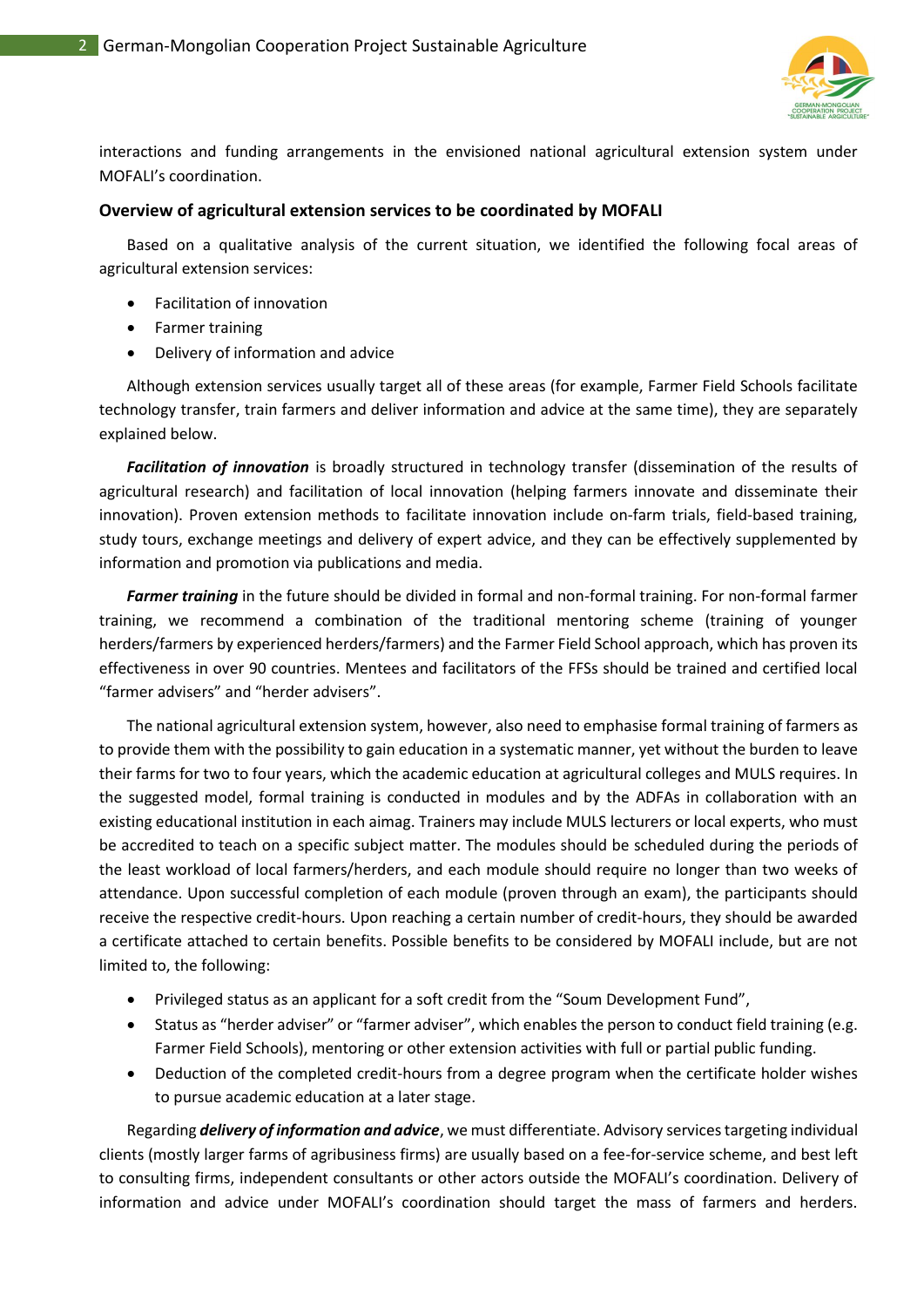

Recommended extension methods include exchange meetings, distribution of mobile libraries or information bags that circulate from farm to farm, and the use of audio-visual media (television, radio and social media).

#### **Roles and duties of the main actors in the suggested national extension system**

The roles of the main actors in the envisioned national agricultural extension system are outlined in Figure 1 and explained below.



Figure 1. Recommended structure of the national agricultural extension system

*NAEC* should represent MOFALI as the central coordinator of the national agricultural extension system, and be entitled to approval and M&E of annual plans of the ADFAs for extension activities. In connection with its coordinating functions, NAEC shall also assume the operational tasks shown in Figure 1. Recurring operational tasks of NAEC include training of aimag-based trainers, curricula development, delivery of training materials and publications (handbooks, training handouts etc.) to the ADFAs, facilitation of information and exchange among the ADFAs through periodical events, and preparation of information and training broadcasts via public (and social) media. Tasks to be performed by NAEC on a case-by-case basis include project implementation and brokering of projects and service contracts for implementation by ADFAs.

ADFAs are expected to take over both coordinating and operational functions too. They will coordinate extension activities performed by soum governments. The operational tasks include formal (modular) farmer training, periodical non-formal training of farmer/herder advisers and bag governors, dissemination of training and information materials to the soum governments, and planning and co-implementation of extension activities at demonstration farms.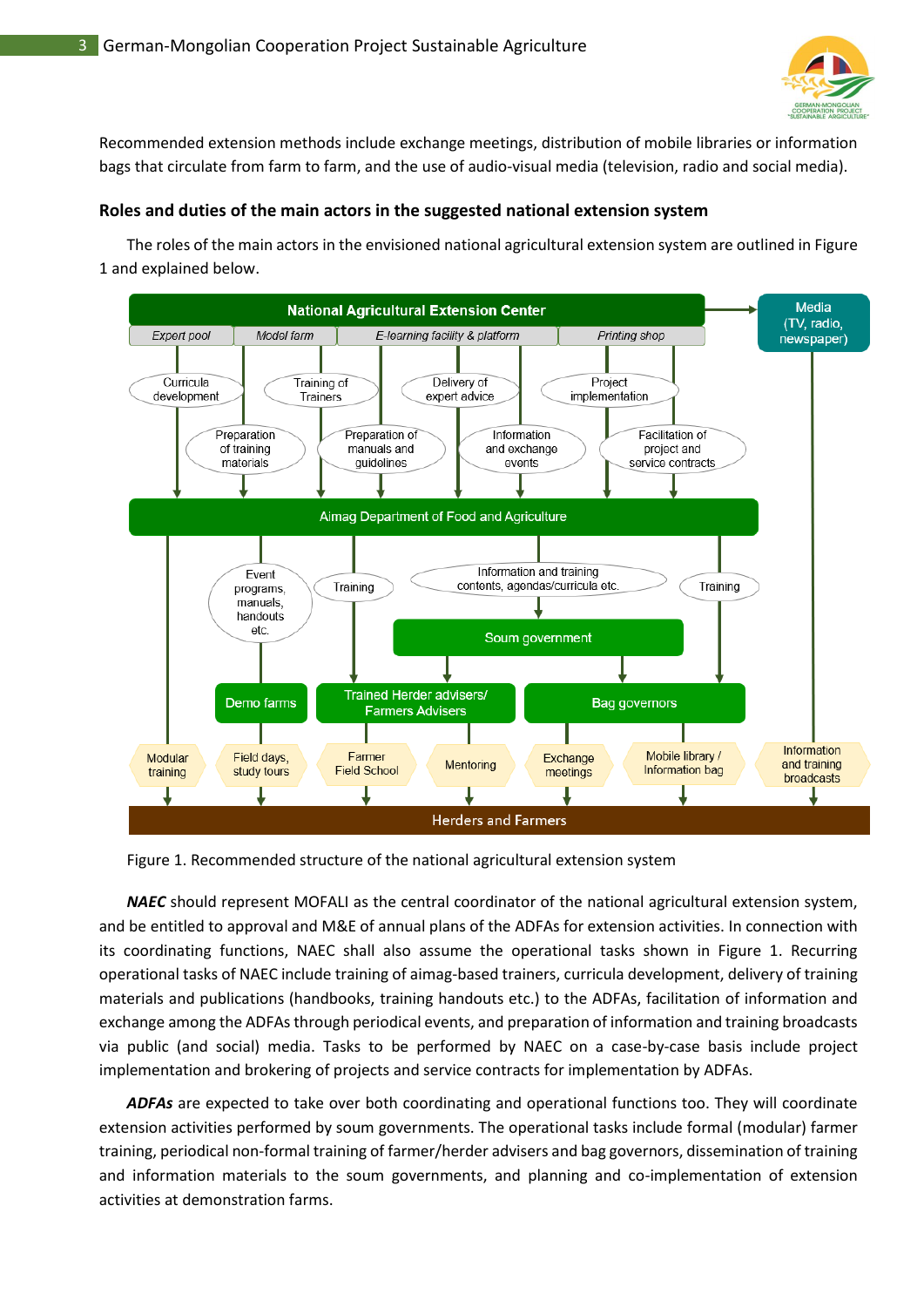

*Soum governments* will plan and coordinate extension services provided by herder/farmer advisers and bag governors. The services offered by herder advisers or farmer advisers will include facilitation of Farmer Field Schools and mentoring. Bag governors will facilitate exchange meetings of local herders and farmers, and distribute mobile libraries and/or information bags filled with information and learning materials provided by the ADFAs via the soum government.

*Demonstration farms* are local farms or herder households, which are to be entitled (through a certification procedure) by MOFALI to receiving public funds for implementation of activities to facilitate technology transfer and local innovation, such as on-farm trials, field days and hosting of study tours and excursions. In addition, they can prepare training videos or live broadcasts to share their innovation and experiences.

Demonstration farms are an essential component in the suggested national agricultural extension system, and while there are a number of arguments, we only choose two to support this concept. First, demonstration of new technologies and practices at a local farm closes the gap between research and practice, and enables farmers who visit the demonstration farm to make a realistic assessment of the feasibility and effectiveness of the technologies and practices demonstrated. Furthermore, the concept encourages innovation by the demonstration farms themselves, whereby the demonstration farms not only promote their innovation but also disseminate the idea that, besides research institutions, farmers can innovate too. Given the limited capacity of research institutions to meet the continuous demand of farmers for better inputs, technologies and practices that are adaptable in the various agroecological zones of Mongolia, encouraging local innovation is of essential importance for the future development of the agricultural sector.

#### **Funding of extension services**

The envisioned national agricultural extension system requires continuous funding by the government through MOFALI. Once a functioning structure is established, however, the following additional funds are expected to flow into the extension system:

- Government funds for agricultural R&D (distributed by the Ministry of Education, Culture and Sciences (MECS) through the Fund for Science and Technology)
- Donor funds for development projects;
- Funds spent by input suppliers and processors of agricultural products on technology promotion, farmer training and advisory services;
- Fees paid by herders and farmers.

The flows of funds across the hierarchy of actors in the national agricultural extension system are outlined in Figure 2 and explained below.

*MOFALI* shall distribute annual budget to NAEC and ADFAs for coordination and implementation of extension activities. From the ADFAs, the funds will flow through the soum governments to demonstration farms, herder/farmer advisers and bag governors.

A certain share of *public funds for agricultural R&D* can be channelled to NAEC and ADFAs for technology transfer activities. In particular, these funds can be used for on-farm trials at the demonstration farms. The framework for collaboration between the research and extension systems can be provided through a longterm agreement between the MOFALI and either MULS or the MECS.

*Donor funds for development projects* have been accessed by NAEC through service contracts, where the development agency outsources certain tasks or components of a certain project to NAEC. In a few cases, NAEC also implemented or co-implemented whole projects. In the future, the collaboration should not only be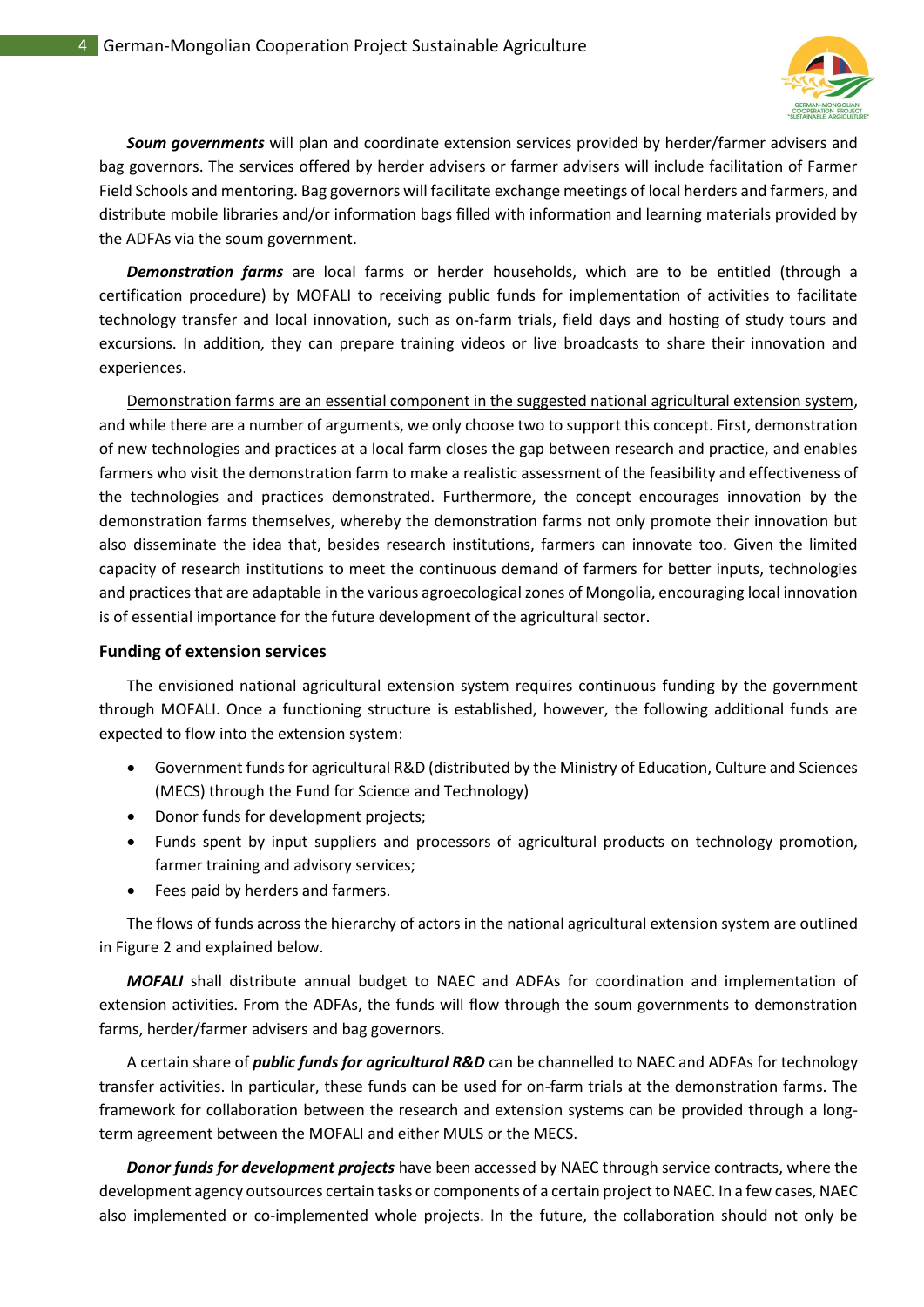

expanded to involve ADFAs as implementing partners but also occur formally and regularly rather than on a case-by-case basis. Therefore, development agencies reporting to MOFALI should be advised by the ministry to systematically co-operate with the national agricultural extension system.



#### Figure 2. Structure of funding in the suggested national agricultural extension system

*Input suppliers and processors* are expected to outsource extension activities to the national agricultural extension system once the services delivered by the system fulfil their expectations regarding professionalism, coverage and efficiency.

*Herders and farmers* should be required to pay a full or partial fee for certain services. Specifically, formal training offered by ADFAs should be fully financed by the tuition fees of the participants. For mentoring, we recommend a partial public funding, thus a partial fee. The amount of the fee to be paid by the mentee shall be based on a fixed rate and can be also covered by the labour input of the mentee if the latter lives at the mentor's farm and helps with farm work. Finally, NAEC, ADFAs, demonstration farms and herder/farmers advisers should be allowed to charge full or partial fees for advisory services that lie beyond the scope of their regular services, thus causing additional costs.

#### **Policy recommendations**

#### **1. Secure funding of the national agricultural extension system**

• Legislate regular provision of public funds for extension services to be delivered by the national agricultural extension system under MOFALI's coordination.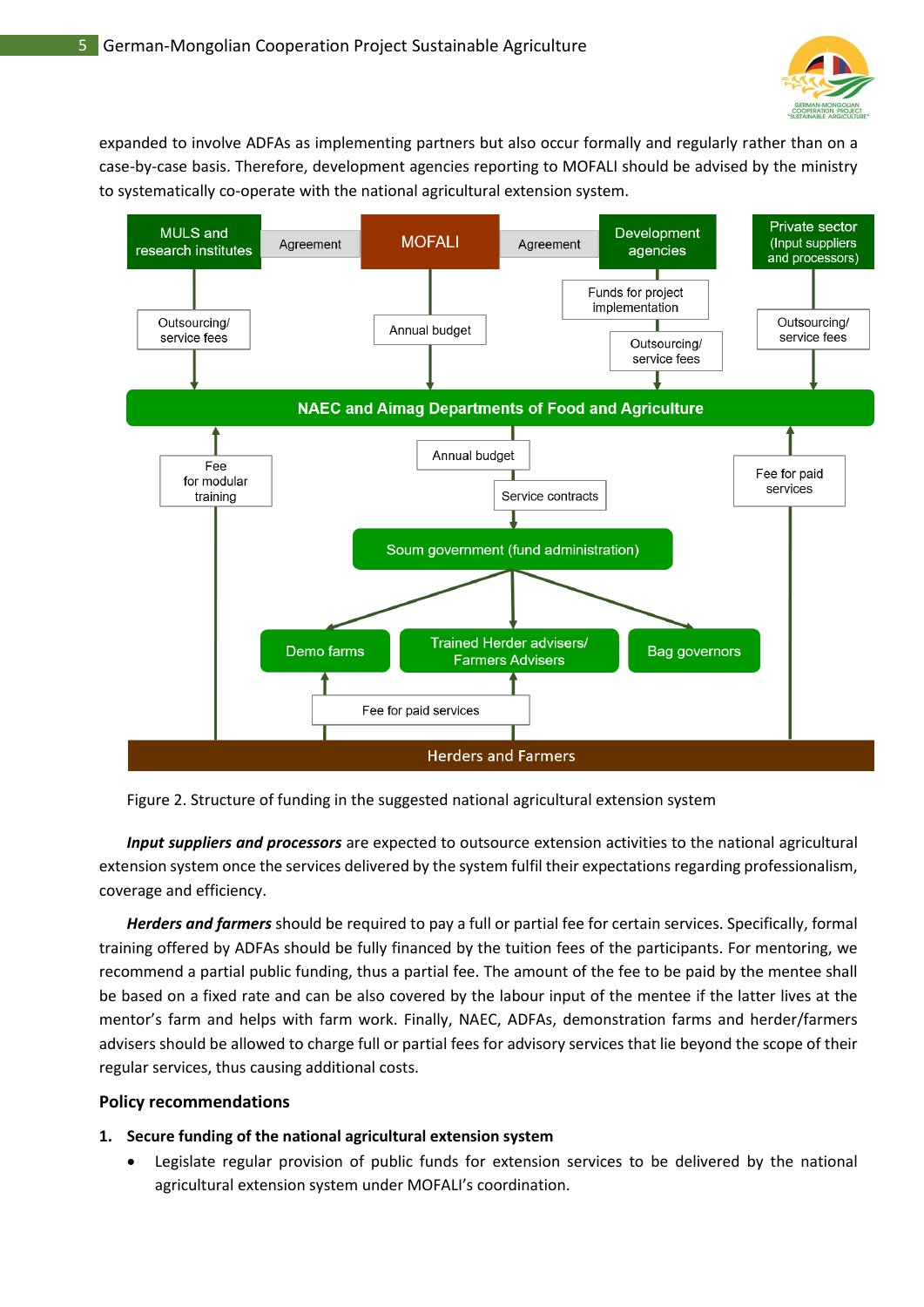

- Secure regular provision of a part of public funds for agricultural R&D and donor funds for development projects to the national agricultural extension system through agreements of the relevant actors with MOFALI.
- Invest in training and e-learning facilities at NAEC and ADFAs.

## **2. Introduce enabling regulatory framework**

- Legislate the status of NAEC as the head organisation of the national agricultural extension system and the coordinating and operational functions of the ADFAs and soum governments in the system.
- Add regular delivery of information to local farmers and herders and facilitation of periodical exchange meetings to the responsibilities defined in the "Terms of Employment" of bag governors.
- Entitle the ADFAs to conducting formal modular training of herders and farmers, which is measured in credit-hours and leads toward certification that is attached to certain benefits, including deduction of the credit-hours completed from a degree program at an academic institution.
- Legislate "demonstration farms" as implementing actors in the national agricultural extension system, and introduce regulations about the requirements, entitlements and responsibilities of demonstration farms as well as provision of public funds for extension activities performed at demonstration farms.
- Legislate "herder advisers" and "farmer advisers" as implementing actors in the national agricultural extension system, and introduce regulations about the requirements, entitlements and responsibilities of herder/farmer advisers as well as provision of public funds for extension activities performed by herder/farmers advisors.

The recommended regulations concerning demonstration farms and herder/farmer advisers should be based on a feasibility study that should define, among others, the required number, types and locations of these actors in each aimag.

## **References**

- Government of Mongolia (2018). Resolution of the Government of Mongolia (No. 188) "On certain measures to implement the law". Source: www.legalinfo.mn/law/details/13579. Last accessed on 10 February 2020.
- Ministry of Food, Agriculture and Light Industry (2018). Resolution of the Minister of food, agriculture and light industry (No. A-209) (unpublished).
- National Agricultural Extension Center (NAEC) (2019). Strategic plan of the National Agricultural Extension Centre 2020-2024 (unpublished).